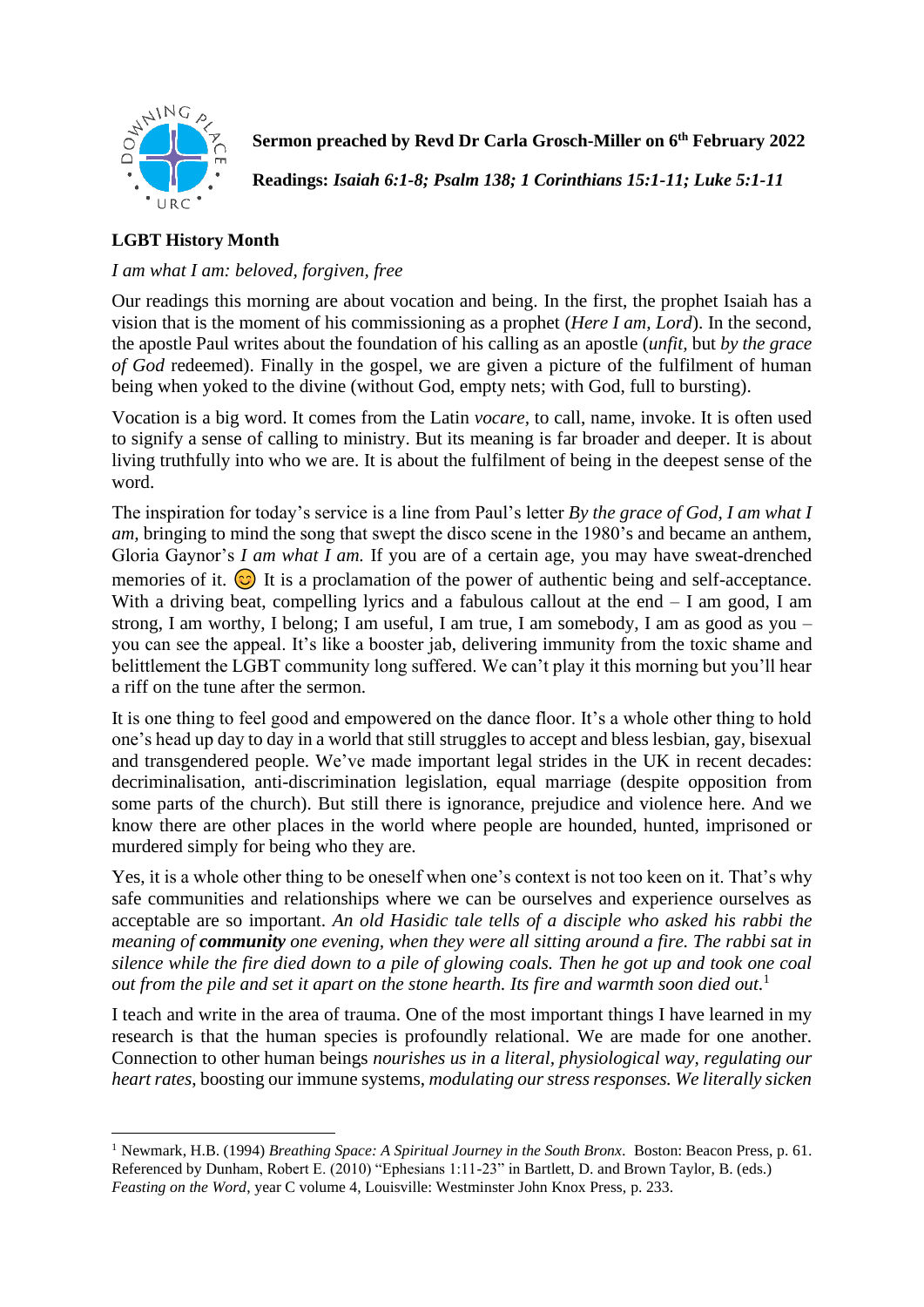*and die without connection*. <sup>2</sup> What the physiology of the human being tells me is that we are made for love. We thrive in relationships of mutual care and respect; we shrivel when neglected or abused. Being made for love is a theological statement of the highest order. Our vocation is to love; it is where we find the fulfilment of our being.

This understanding is reflected in the Zulu concept of Ubuntu, which you heard about last Sunday. The late beloved Archbishop Desmond Tutu spoke of Ubuntu as the essence of being human – to be in relationship, open, affirming, available, recognising our essential interdependence, knowing that what diminishes one diminishes all. With the pandemic and ecological crises, we now know that to be true for the whole earth: our connection is with all of life, all of the planet. Our vocation is to love all of it.

It's not an easy vocation, to love it all. The world is a scary place, as well we know. And our love is always imperfect. There is a tension between being open and available and protecting oneself, times when one or the other must take precedence. Nourishing communities can give us what we need to engage a larger, more challenging world.

But in these days of great polarisation and cancel culture, we are aware that communities can also create a closed loop that perpetuates fear and maybe even falsehood. To some extent we all live in comfortable bubbles: our mates read the same kinds of newspapers, engage the same media, hold roughly the same views on the important things. Having an open heart towards those who hold very different views can be very difficult – with the result that our polarisation broadens, the fierceness of self-righteousness preventing the kind of conversation that can teach us how to live in a diverse world.

I come from a conservative evangelical Republican family. From an early age I had a different sensibility. Mostly I kept quiet – avoided the hot topics: religion, politics, race, sex. There is an anger management deficit in my family line; I had to lay low for safety and sanity. In 1996 I took a post as senior minister in Oak Park, a multiracial urban community on the western edge of Chicago; my parents were living in northern Wisconsin, 6 hours away. Early in my ministry the church, after a long period of education, discussion and discernment, recognised a vocation to be open and affirming to lesbian, gay and bisexual people (transgendered people weren't on our radar at that time). One of my parents' friends was the former postmaster of Oak Park and still took the local papers. So my parents knew a lot more about my church and my work than I would ever have told them. I credit my dad with starting the conversations we had over the years. The first one began with *Well, honey, you know, smart people need church*  too. We may not understand what you are doing but we are proud of you. The last conversation – just months before he died 7 years ago – began out of nowhere with him saying *this thing about nuptials.* (He couldn't say 'same-sex marriage' but I knew what he was talking about). I took a deep breath and ventured to explain my support for same-sex marriage in the gentlest of ways. He said, *You know when we were growing up it was all so different. It's really difficult to try to change. I don't think I can go this far.* It was one of the most civil conversations we'd ever had about a 'hot' topic. We both took the risk of being and revealing our authentic selves.

Being our authentic selves, not hiding. By the grace of God, I am what I am. Here I stand.

Every 4-5 years I re-read this little gem of a book, Parker Palmer's *Let your life speak: Listening*  for the voice of vocation.<sup>3</sup> In his second chapter 'Now I become myself', he talks about how the great movements that transform the world *emerge from the lives of people who decide to* 

<sup>2</sup> Emily Nagoski and Amelia Nagoski, 2019, *Burnout: The secret to solving the stress cycle* (London: Vermilion), p. 134.

<sup>3</sup>Parker J. Palmer (2000) *Let your life speak: Listening for the voice of vocation* (San Francisco: Jossey-Bass, Inc.), chapter 2 "Now I become myself", 'Selfhood, society, and service' pp. 30-36.